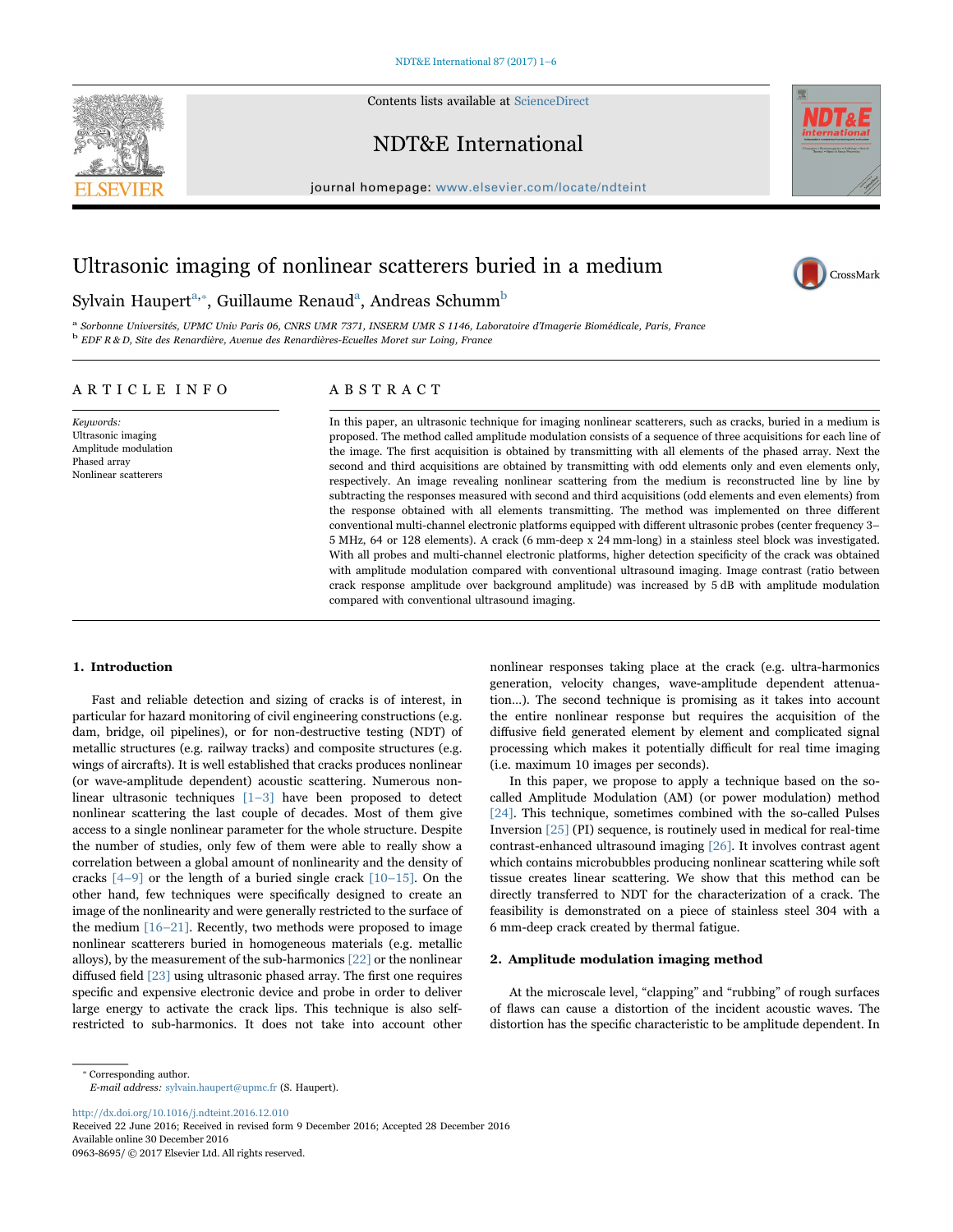

Fig. 1. Schematic of the Amplitude Modulation technique which consists of a sequence of three acquisitions at the very same focal points with alternatively activation of full, odd or even elements. Signal processing consists in bandpass filtering and time shifting signals before summation then subtraction.

other words, the response of the nonlinear scatterers is not proportional to the vibration amplitude while the response of the linear scatterers (e.g. the signal of the back wall) is. The AM methods are based on this specific characteristic. Among the AM techniques, one can distinguish the Scaling Subtraction Method [27] (SSM) already used in NDT, e.g. for early damage detection in concrete [28] or implant stability monitoring [29]. SSM technique consists in emitting a first signal at low amplitude A followed by another identical signal at higher amplitude kA, such as nothing has changed except the amplitude of excitation. The nonlinear residual  $R_{NL}$  is calculated by subtracted the rescaled low amplitude response (by a factor  $k$ ) to the high amplitude response. This technique works with an array transducer as well as with a single element probe, with pulses, coded wave or continuous wave [28,29]. However, SSM is limited by the nonlinearity of the electronics which is scaled too. Based on the know-how in contrast-enhanced ultrasound imaging in medical [24,26], we propose an alternative to SSM which overcomes this problem but requires a phased array probe. It consists of a sequence of three acquisitions (see Fig. 1) at the very same focal points  $(x, z)$  (i.e. the same delay laws are applied for each acquisition). First, an image of the medium is generated by electronic beam steering (i.e. the probe does not move) with all the elements of the phased array (Transmit amplitude  $= A$ ). Then, a second acquisition is obtained by exciting solely the odd elements (Transmit amplitude =  $A/2$ ). Finally a third set of signals is recorded with only the even elements active (Transmit amplitude  $= A/$ 2). Note that the excitation voltage remains the same for each acquisition, only the number of active elements varies. Thus, three sets of signals are recorded each time by all elements of the ultrasonic phased array. After the acquisition process, three waveforms (full; even; odd) are reconstructed from the three sets of received signals. The reconstruction process involves three parts: 1) the three sets of received signals are bandpass-filtered in the range frequencies of the probe; 2) the very same delay law is applied to the three sets of signals; 3) full, even and odd waveforms are obtained by summation of all filtered and shifted signals within each set. The final nonlinear image is then created line by line by subtracting the odd and even waveforms from the full waveform. As a result, the signals produced by linear scatterers are suppressed while the signals produced by nonlinear scatterers remain. Indeed, the linearity of the additivity rule is broken by the nonlinearity present in the medium. This process is then able to selectively detect nonlinear scatterers and eventually produces an image showing the localization of the crack.

A conventional ultrasound image is also reconstructed for comparison.

#### 3. Experimental thermal fatigue crack imaging

The demonstration of feasibility of the proposed AM method was done on a stainless steel AISI304 parallelepiped sample (61\*150\*100 mm) with a small crack (Trueflaw Ltd, Espoo Finland). The buried crack was produced in-situ by controlled thermal fatigue loading in order to create a thermal fatigue crack with realistic residual stress fields. The flaw grow with thermal fatigue damage mechanism. Consequently, the flaw location is affected by the local material properties. Especially, if the sample contains marked inhomogeneity's or stress risers, the cracks grow in to the natural weakest location. This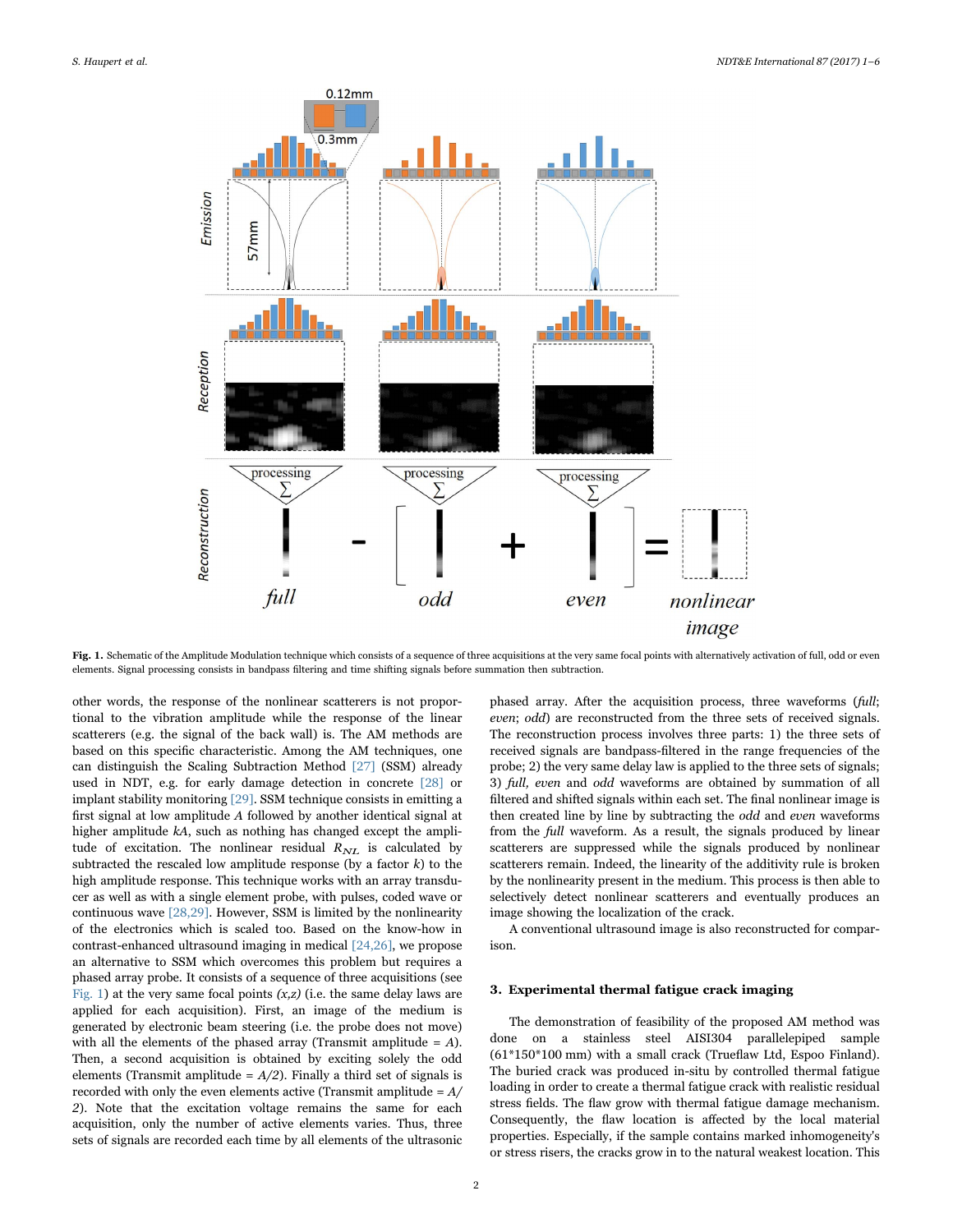

Fig. 2. Schematic of the stainless steel specimen with the location of the phased array and the scanning zone. [dimensions in mm].

process is known to produce realistic simulation of mechanical and thermal fatigue cracks and good simulation of stress corrosion cracks [30]. The apparent 24.2 mm length of the crack was optically measured at the surface of the sample by dye penetrant inspection while the 5.9 mm depth of the crack was estimated, not measured, by the manufacturer. The compressional wave velocity in the sample is assumed to be 5700 m/s.

The validation of the method is performed with a 64 elements 3.8 MHz array with an inter-element's pitch of 0.42 mm and an element's width of 0.30 mm (Imasonics, Voray sur l′Ognon France) driven by a Lecoeur electronic (Lecoeur, Chuelles, France) [40 MHz sampling frequency, 12bits, 70Vpp]. The transducer array is gel coupled to the opposite surface of the crack. A mechanical translation is performed in nine steps along the crack (i.e direction  $y$ ) with the probe positioned centrally over the crack. The scanning step is 5 mm which corresponds to half of the elevation width of the probe (see Fig. 2). For each position, both conventional and nonlinear images are obtained by focusing the ultrasound beam at 57 mm in depth (i.e direction z; where the crack tip is expected) and by beam-steering horizontally (i.e. direction x) between  $-4$  and 4 mm with a 0.25 mm step.

## 4. Results and discussion

A 3-D representation of the medium is done based on the nine reconstructed slices for the conventional and the AM methods (Figs. 3a



Fig. 3. 3-D representation of the medium obtained by the conventional (a) and the amplitude modulation (b) methods with a 3.8 MHz – 64 elements phased array. Two slices, at the crack location and outside of the crack, are presented for the conventional method (c, d) and the amplitude modulation method (e, f) respectively. The dynamic gray level intensity are 15 dB and 25 dB for conventional (c, e) and nonlinear (e, f) images respectively. [intensity is in dB].

3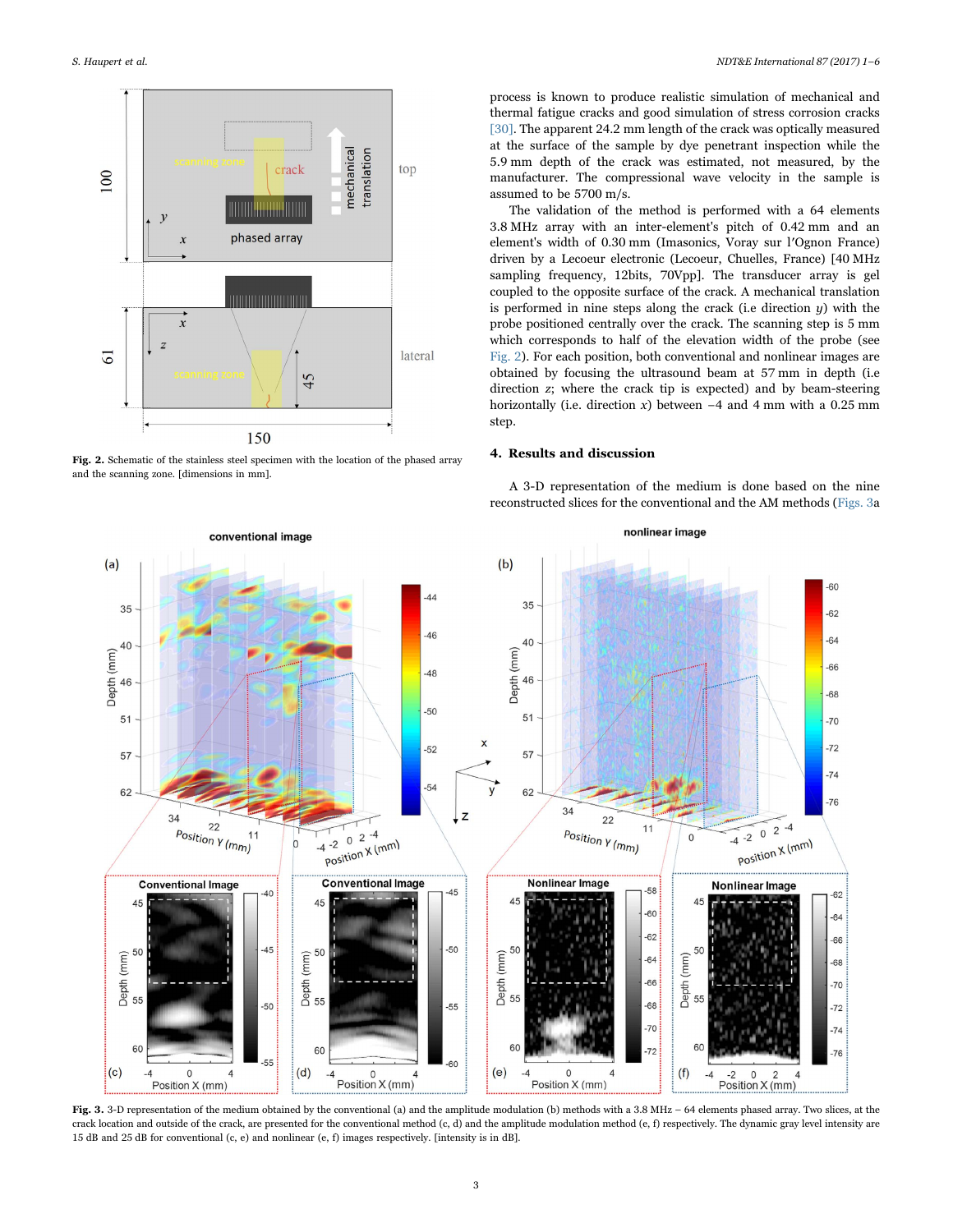

Fig. 4. Superposition of the conventional and nonlinear responses corresponding to the values greater than the maximum response −6 dB in each image. Color legend: white is the background / cyan is the back wall / green is the linear response only/blue is the nonlinear response only / orange is when both responses are superimposed. (For interpretation of the references to color in this figure legend, the reader is referred to the web version of this article.)

and 3b). For the sake of clarity, images are restricted in depth to two third of the sample thickness.

In the first slice (i.e. away from the crack), the back wall echo is the main feature observed in the conventional image (Fig. 3d) while the background of the image is dominated by speckle caused by the grains (typically 100–500 µm) present in the stainless steel. In the nonlinear image (Fig. 3f), the back wall does not totally disappear, it is called the nonlinear residue. Indeed, this nonlinear residue corresponds to the remaining linear scatterers that are not completely canceled after applying the amplitude modulation method. To compare both images and quantify the nonlinear residue, they are plotted in a dB scale, where 0 dB is defined as the maximum amplitude signal in the conventional image, i.e. the echo from the back wall. The average level of the remaining nonlinear residue visible at the back wall location is −36 dB, which is close to the inter-element coupling of the phased array (information given by the manufacturer). If the inter-element coupling is linear, the cancellation should be perfect. In reality, one can suspect that the inter-elements coupling is not strictly linear which leads to a slight disruption of the linearity requested for a perfect cancelation of signals coming from linear scattering. The average level of the background noise (i.e. corresponding to the mean values in dB in the region of interest defined by the dash lines in Fig. 3c-f) observed in the nonlinear image is −79 dB. The origin of this noise is not caused by linear scattering due to the grains but is due to electronic and thermal fluctuations. If necessary averaging of multiple reconstructed nonlinear images acquired at the same position would improve the signal to noise ratio between nonlinear scatterers and background noise.

At the crack location, the conventional and the nonlinear images show both a signal produced by the crack (Figs. 3c and 3e). At a first glance, the crack appears visible and distinguishable in three contiguous slices of the 3-D representation obtained with the AM method. On the contrary, the crack is clearly unraveled in one slice only with conventional imaging. This qualitative analysis is confirmed by quantitative comparisons done on the slice with the largest response of the crack. In the conventional image, the maximum signal due to the linear scattering by the crack is equal to −40 dB (Fig. 3c), while the background noise is −54 dB. In the nonlinear image, the maximum response of the crack is equal to −56 dB while the background noise remains at −75 dB, which means a contrast of 19 dB, better than the 14 dB obtained with the conventional image. Thus, the nonlinear signature of the crack appears to be more specific and more contrasted than the linear signature. Indeed, in the conventional image, the linear response is not specific to the crack (e.g. crack tip) but comes from other linear scatterers, essentially the grains in the stainless steel specimen. This structural noise, also referred to as speckle noise, looks similar to the crack response as they are both the result of the same origin, i.e. acoustic impedance mismatching. The speckle deteriorates the contrast of the conventional images making it difficult to disentangle from the crack echo. On the contrary, the AM method detects selectively the nonlinear response of the crack.

The maximum of the linear response of the crack is located at 56.6 mm in depth while the maximum of the nonlinear response is located at 57.9 mm. The superposition of both areas (i.e. corresponding to the values greater than the maximum response −6 dB in each image) shows little overlapping of conventional and nonlinear areas (orange color in Fig. 4). From this image, one can estimate the crack depth to be approximately 6 mm, close to the theoretical 5.9 mm given by the manufacturer. Moreover, the maximum responses in the two types of images are not co-localized in space. In this particular sample, we can speculate that the conventional imaging is sensitive to the open part of the crack (green color in Fig. 4). Since there is no contact between the crack lips, no nonlinear scattering is expected. The AM method is sensitive to the (partially-) closed part of the crack (blue color in Fig. 4). Indeed, if weak static stress exists on the crack lips, contact elastic nonlinearity such as kissing, clapping or rubbing as well as thermoelasticity mechanisms can occur [31]. If local static stress at the crack is high, the crack is tightly closed, consequently neither linear scattering nor nonlinear scattering is produced. However the use of non-conventional high-power ultrasound equipment [32] may be able to generate significant nonlinear scattering at this closed part of a crack.

This very first result was confirmed with two other multi-element probes (from 3 MHz to 5 MHz, 64 or 128 elements) and two other multi-channel electronic systems. As an example, one result obtained with a 5 MHz phased array (128 elements – pitch of 0.5 mm - Imasonics, Voray sur l′Ognon, France) coupled to a MultiX++ system (output voltage 180Vpp - M2M, Les Ulis, France) is shown in Fig. 5. While another result obtained with a different 5 MHz phased array (64 elements – pitch of 1 mm, Imasonics, Voray sur l′Ognon, France) and an OEM-PA system (output voltage 185Vpp - Advanced OEM Solutions, Cincinnati, USA) with an out is shown in Fig. 5. The images are very similar which suggests that the AM method is robust and can be implemented with any conventional ultrasonic equipment. The differences between images is explained by the different probe's aperture and position and the different signal to noise ratio. On can notice that we did not observe nonlinear signals above the crack tip detected by conventional imaging as it was observed with other nonlinear imaging techniques on different specimen with different damage [22,23]. However, we think that the AM method should be able to provide better characterization of the crack, especially for (partially-) closed cracks, invisible to conventional ultrasound. In order to confirm the capability of AM method, other specimens with different defect geometries should be now tested as the nonlinear response intensity may depend on the crack morphology and orientation [15].

#### 5. Conclusion

In this paper, the AM method routinely used for contrast enhanced medical echography is successfully transposed to NDT field for small cracks inspection. This study shows that it is possible to specifically image a 5.9 mm-deep realistic crack produced by thermal fatigue, with a better contrast than the conventional image. Moreover, conventional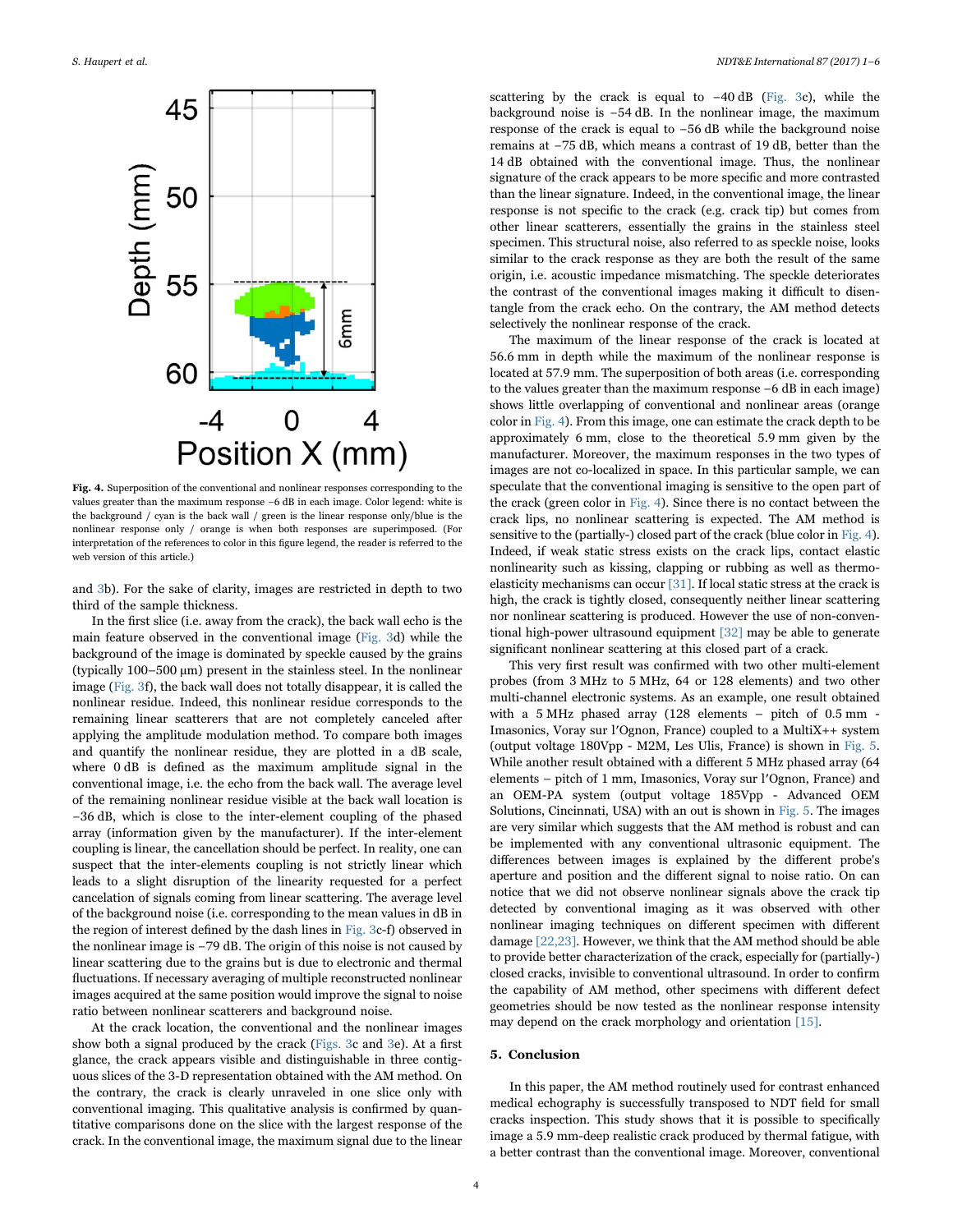

Fig. 5. Conventional and nonlinear images obtained with (a, b) a M2M MultiX++ coupled to an Imasonic probe (128 elements at 5 MHz) and an AOS-PA (c, d) coupled to an Imasonic probe (64 elements at 5 MHz). The dynamic gray level intensity are 15 dB and 25 dB for conventional (a, c) and nonlinear (b, d) images respectively. [intensity is in dB].

and nonlinear images give complementary information indicating open and (partially-) closed part of the crack, respectively. Finally, contrary to most nonlinear methods, the AM method does not require high power voltage to excite the nonlinear scatterers. Furthermore, as the AM method reduces temporal resolution (i.e. frame rate) by a factor of 3 compared to conventional imaging, the method can be implemented for real-time inspection on conventional phased array ultrasonic devices. It opens new perspectives for hazard monitoring of civil engineering constructions or for non-destructive testing of metallic structures and composite structures.

#### Acknowledgements

This work was supported by EDF R & D in France.

The authors wish to thank Arnaud Derode and AOS-NDT company who lent us the Lecoeur and the AOS-PA multi-channel electronic systems respectively.

#### References

- [1] Zheng YP, Maev RG, Solodov IY. Nonlinear acoustic applications for material characterization: a Review. Can J Phys 1999;77:927–67.
- [2] Ostrovsky LA, Johnson PA. Dynamic nonlinear elasticity in geomaterials. Riv Del Nuovo Cim 2001;24:1–46.
- [3] Jhang K-Y. Nonlinear ultrasonic techniques for nondestructive assessment of micro damage in material: a review. Int J Precis Eng Manuf 2009;10:123–35.
- [4] Meo M, Polimeno U, Zumpano G. Detecting damage in composite material using

nonlinear elastic wave spectroscopy methods. Appl Compos Mater 2008;15:115–26.

- [5] Van den Abeele K, Le Bas P, Van Damme B, Katkowski T. Quantification of material nonlinearity in relation to microdamage density using nonlinear reverberation spectroscopy: experimental and theoretical study. J Acoust Soc Am 2009;126:963.
- [6] Aymerich F, Staszewski W. Experimental study of. Struct Health Monit 2010;9:541. [7] Van den Abeele K, Sutin A, Carmeliet J, Johnson PA. Micro-damage diagnostics
- using nonlinear elastic wave spectroscopy (news). Ndt E Int 2001;34:239–48. [8] Haupert S, Guérard S, Peyrin F, Mitton D, Laugier P. Non destructive character-
- ization of cortical bone micro-damage by nonlinear resonant ultrasound spectroscopy. PLoS ONE 2014;9:e83599. http://dx.doi.org/10.1371/journal. pone.0083599.
- [9] Moreschi H, Callé S, Guerard S, Mitton D, Renaud G, Defontaine M. Monitoring trabecular bone microdamage using a dynamic acousto-elastic testing method. Proc Inst Mech Eng H: J Eng Med 2011;225:1–12.
- [10] Duffour P, Morbidini M, Cawley P. A study of the vibro-acoustic modulation technique for the detection of cracks in metals. J Acoust Soc Am 2006;119:1463.
- [11] Courtney C, Drinkwater B, Neild S, Wilcox P. Factors affecting the ultrasonic intermodulation crack detection technique using bispectral analysis. NDT E Int 2008;41:223–34.
- [12] Zardan JP, Payan C, Garnier V, Salin J. Effect of the presence and size of a localized nonlinear source in concrete. J Acoust Soc Am 2010;128:EL38–EL42. http:// dx.doi.org/10.1121/1.3448024.
- [13] Donskoy D, Sutin A, Ekimov A. Nonlinear acoustic interaction on contact interfaces and its use for nondestructive testing. Ndt E Int 2001;34:231–8.
- [14] Straka L, Yagodzinskyy Y, Landa M, Hänninen H. Detection of structural damage of aluminum alloy 6082 using elastic wave modulation spectroscopy. NDT E Int 2008;41:554–63.
- [15] Haupert S, Guérard S, Mitton D, Peyrin F, Laugier P. Quantification of nonlinear elasticity for the evaluation of submillimeter crack length in cortical bone. J Mech Behav Biomed Mater 2015;48:210–9. http://dx.doi.org/10.1016/ j.jmbbm.2015.04.013.
- [16] Mezil S, Chigarev N, Tournat V, Gusev V. Two dimensional nonlinear frequencymixing photo-acoustic imaging of a crack and observation of crack phantoms. J